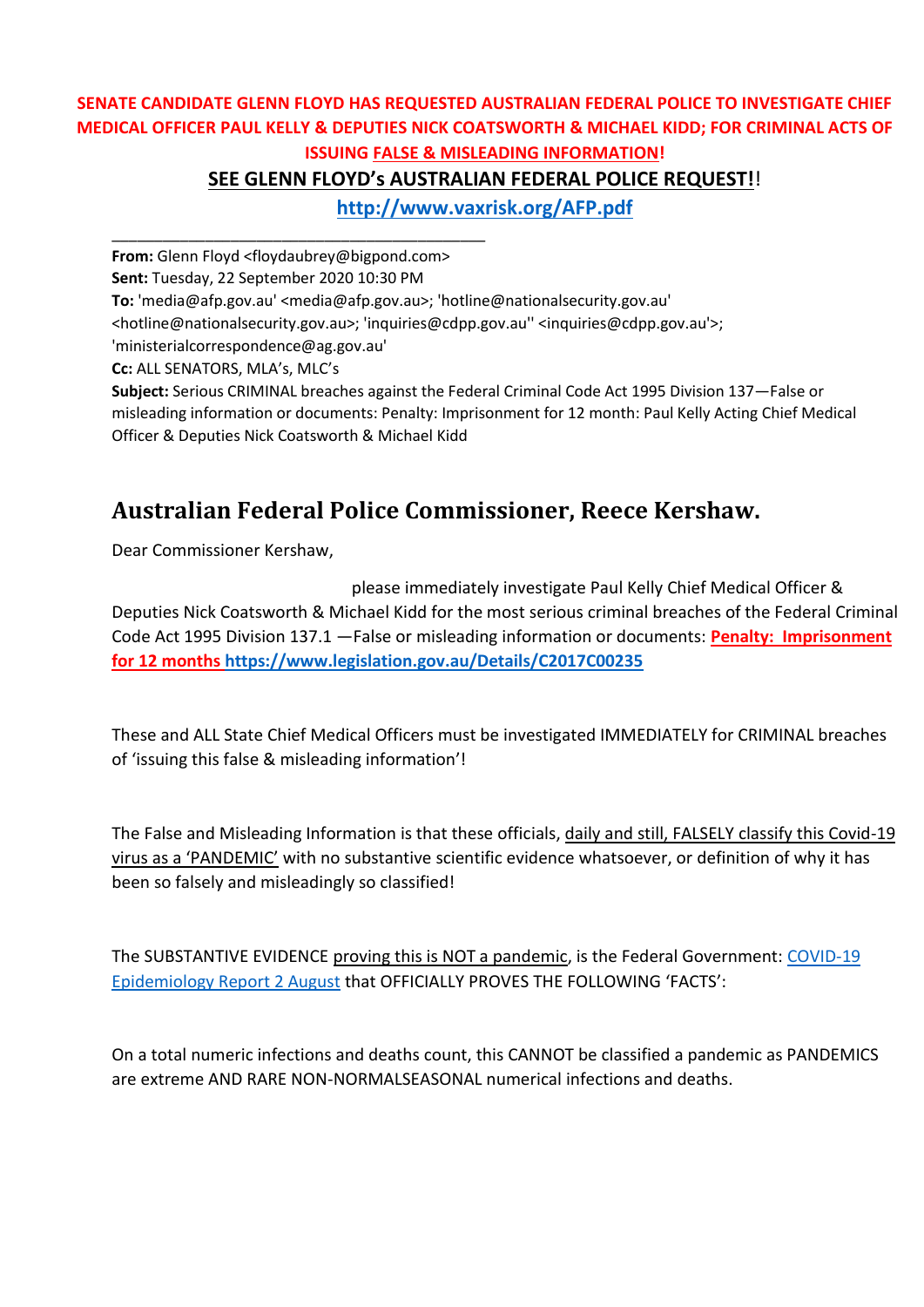The 2009 deaths from Flu-Lower Respiratory were 8,000 a massive 1,300% MORE than the current MINISCULE 600 29 August 2020 TOTAL Covid-10 PLUS COMORBIDITY deaths. And this 2009 MASSIVE INCREASED DEATH RATE WAS NEVER DECLARED A PANDEMIC!

In addition, the miniscule total rates of infections and deaths; this tiny number ALSO establishes EXTREME contagion CANNOT be occurring. So on ANY stand-alone or comparative virulence-harm grounds, in addition to the following; it fails this horrendously false and misleading and fraudulent pandemic classification.

- A pandemic virus is ONLY a global outbreak of a new virus very different from usual circulating seasonal viruses, this virus is identical to ALL coronaviruses of colds, pneumonia, SARS, MERS, Flu.
- The World Health Organisation (WHO) still classifies 99.9% of ALL Covid-19 cases as identical to MILD FLU!
- The acknowledged global Gold Standard science-test for 'ALL' disease pathogens is Koch's Postulates Test, & it CANNOT detect Covid at all ! [https://ruqqus.com/post/1zr2/covid-fails](https://ruqqus.com/post/1zr2/covid-fails-kochs-postulatesfbclid=IwAR2WO2mvB1PtL_7weLZEjXOFd20PGFuEJIayt5mD2l_oXwys_AImck_tS2k)[kochs](https://ruqqus.com/post/1zr2/covid-fails-kochs-postulatesfbclid=IwAR2WO2mvB1PtL_7weLZEjXOFd20PGFuEJIayt5mD2l_oXwys_AImck_tS2k)[postulatesfbclid=IwAR2WO2mvB1PtL\\_7weLZEjXOFd20PGFuEJIayt5mD2l\\_oXwys\\_AImck\\_tS2k.](https://ruqqus.com/post/1zr2/covid-fails-kochs-postulatesfbclid=IwAR2WO2mvB1PtL_7weLZEjXOFd20PGFuEJIayt5mD2l_oXwys_AImck_tS2k) The SARS-CoV-2 virion IS detected by Koch's Postulates Test, however, Covid-19 CANNOT BE DETECTED BY KOCH'S POSTULATES TEST & THIS TEST SCIENTIFICALLY PROVES COVID-19 DOES NOT EXIST!
- The PCR Test (Polymerase Chain Reaction) test is NOT licensed to be used for Infectious Diseases testing at all and it's Nobel Prize inventor Kary Mullis states it should NOT be used for testing for Infectious Diseases because it always shows 98% FALSE RESULTS!! [https://bpa](https://bpa-pathology.com/covid19-pcr-tests-are-scientifically-meaningless/?fbclid=IwAR0bcPrWkGQoKqVXY8eogk92r9LWJIn8NmjNdOEFDy3A-iQvchKZpY2G6lo)[pathology.com/covid19-pcr-tests-are-scientifically](https://bpa-pathology.com/covid19-pcr-tests-are-scientifically-meaningless/?fbclid=IwAR0bcPrWkGQoKqVXY8eogk92r9LWJIn8NmjNdOEFDy3A-iQvchKZpY2G6lo)[meaningless/?fbclid=IwAR0bcPrWkGQoKqVXY8eogk92r9LWJIn8NmjNdOEFDy3A](https://bpa-pathology.com/covid19-pcr-tests-are-scientifically-meaningless/?fbclid=IwAR0bcPrWkGQoKqVXY8eogk92r9LWJIn8NmjNdOEFDy3A-iQvchKZpY2G6lo)[iQvchKZpY2G6lo](https://bpa-pathology.com/covid19-pcr-tests-are-scientifically-meaningless/?fbclid=IwAR0bcPrWkGQoKqVXY8eogk92r9LWJIn8NmjNdOEFDy3A-iQvchKZpY2G6lo)
- Of total cumulative Australian 600 COVID-19 deaths at 20 August, only 9% of total deaths are non-comorbid!
- THEREFORE, AT THIS TIME, TOTAL 'COVID' DEATHS ARE ONLY 9% or just 54 deaths !
- 54 TOTAL DEATHS ARE NOT EVER, AND CANNOT EVER BE; DEFINED OR CLASSIFIED AS A PANDEMIC!